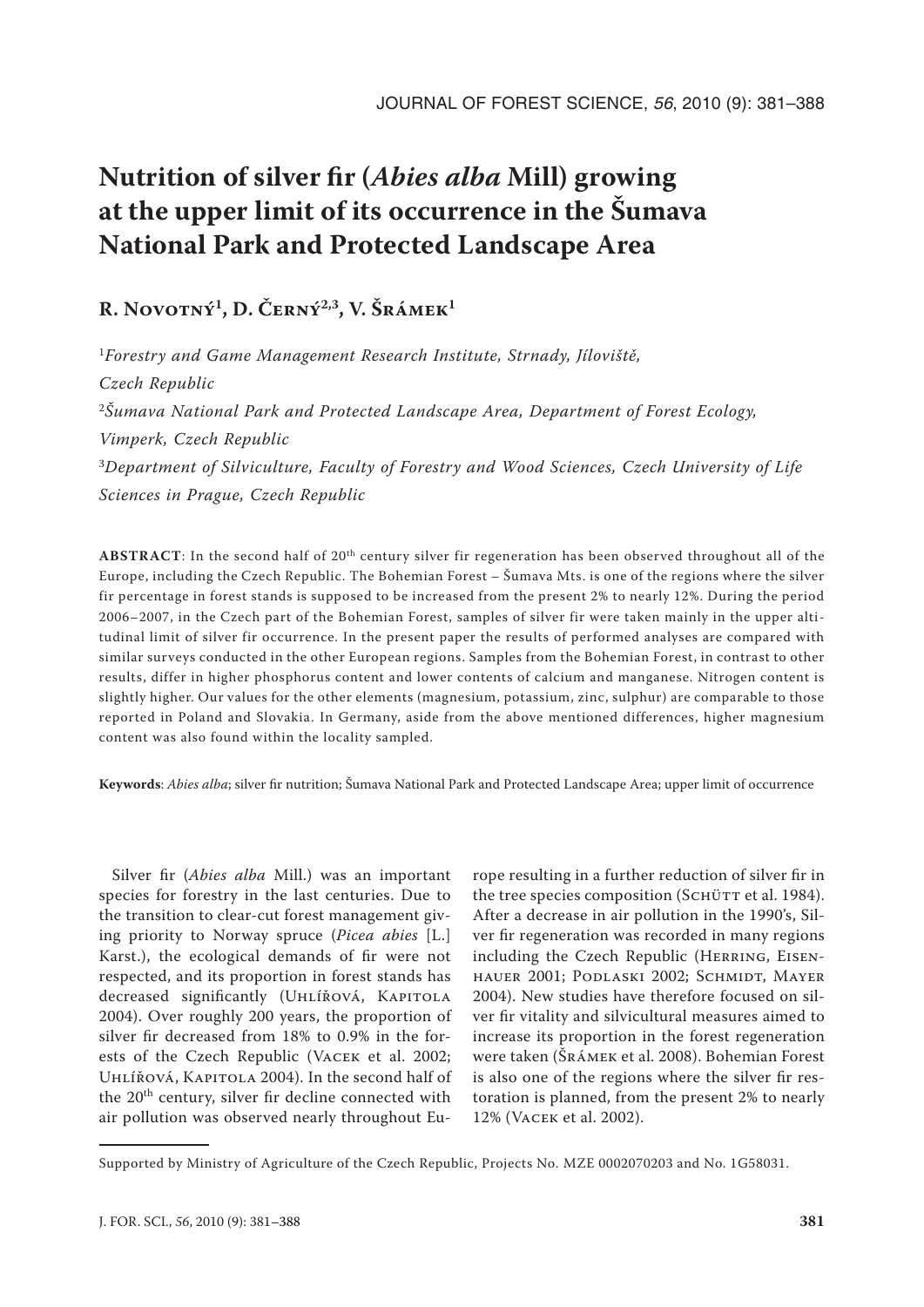The natural range of silver fir is discontinuous. It grows in the mountains of Southern Europe, from the Pyrenees to the Balkans. The main centres of the range are situated in Central France, Western Germany, and the mountainous regions of Southern Europe (MEISTER 1999; UHLÍŘOVÁ, KAPITOLA 2004). In Central Europe, it grows up to 1,000 m a.s.l., in the Bohemian Forest up to 1,300 m a.s.l. (the highest fir was discovered at 1,338 m a.s.l. – "the fir of Skala" in Jezerní hora, personal notification), in the Alps up to 1,700 m a.s.l. Fir grows most frequently in a mixture with Norway spruce or European beech, or together with these two species.

The fir has relatively great requirements for soil conditions – it needs deep, aerated and humid soils as well as high air humidity. It roots deeper than all other conifer species, and it is also less affected by windthrows. The fir demand for oxygen content in the soil is relatively low – it can grow in deeper and wetter soils than e.g. Norway spruce. It is a typical shade-tolerant species; in the open area, it suffers from frost and bark scorch (MEISTER 1999; www.weisstanne.de).

Nutrient content in silver fir needles has been studied in less detail than in other commercially more important species. In the Carpathian region, some studies were performed e.g. by Maňkovská (1996); Maňkovská et al. (2004); problems of biodiversity and its changes were studied by ŠAMONIL and Vrška (2007). In Croatia, the content of some elements in the fir needles was analyzed by Poročić et al. (2005), in Germany by Musio et



Fig. 1. Map of sampling sites

al. (2004), Bäumler et al. (1995), and in France by Pinto et al. (2008).

The paper presents the results of the nutrient balance and content of the stress elements in the current year needles of fir taken in 2006 and 2007 in the Bohemian Forest, in the mature stands growing predominantly above 1,100 m a.s.l.

## **Material and methods**

Samples of silver fir needles were taken in the Bohemian Forest during the winter 2006–2007. Sampling was focused on the upper limit of silver fir growth, namely from 1,110 to 1,300 m a.s.l. In the western part of the Bohemian Forest samples were taken at altitudes exceeding 1,100 m a.s.l. In the southern part, sampling was done at altitudes above 1,200 m a.s.l. Forest stands of the  $7<sup>th</sup>$  (sprucebeech) and 8th (spruce) altitudinal vegetation zone were a criterion for sampling. For a comparison, the samples of the  $6<sup>th</sup>$  altitudinal vegetation zone (beech-spruce) were also taken (the altitude of 800–900 m a.s.l.). A total of 81 samples were taken; 20 samples in the  $6<sup>th</sup>$  altitudinal vegetation zone – localities Včelná, Rejštejn, Nová Pec, 36 samples in the  $7<sup>th</sup>$  altitudinal vegetation zone – localities Zhůří, Modrava, Antýgl, Pod Plesnou, 25 samples in the  $8<sup>th</sup>$  altitudinal vegetation zone – localities Plechý – Stifterův památník, Jezerní hora, Bučina, Weitfelerské slatě, Jelení skok. The current year needles were prepared for analyses. A map of sampling localities is shown in Fig. 1.

Samples were taken during the dormancy period (January–March) from dominant and co-dominant trees and from the 2<sup>nd</sup> or 3<sup>rd</sup> whorl. All sampled trees were fructiferous. Samples of the current year needles were analyzed in a laboratory of the Forest and Game Management Research Institute, using the ICP Forests (UN-ECE 2005) methodology and the Standard Operation Procedures. Contents of nitrogen, potassium, phosphorus, magnesium, calcium, zinc, iron, manganese and sulphur were analyzed in all samples by the OES-ICP method after nitric acid and hydrogen peroxide decomposition of the plant material in an MDS-2000 microwave system. Total nitrogen and sulphur were determined with a CNS analyzer. Chlorine was determined using argentometric titration in the plant material following decomposition with sodium carbonate. Fluoride content was analyzed by the ion-selective method after alkaline decomposition of ash. Statistical evaluation was done using the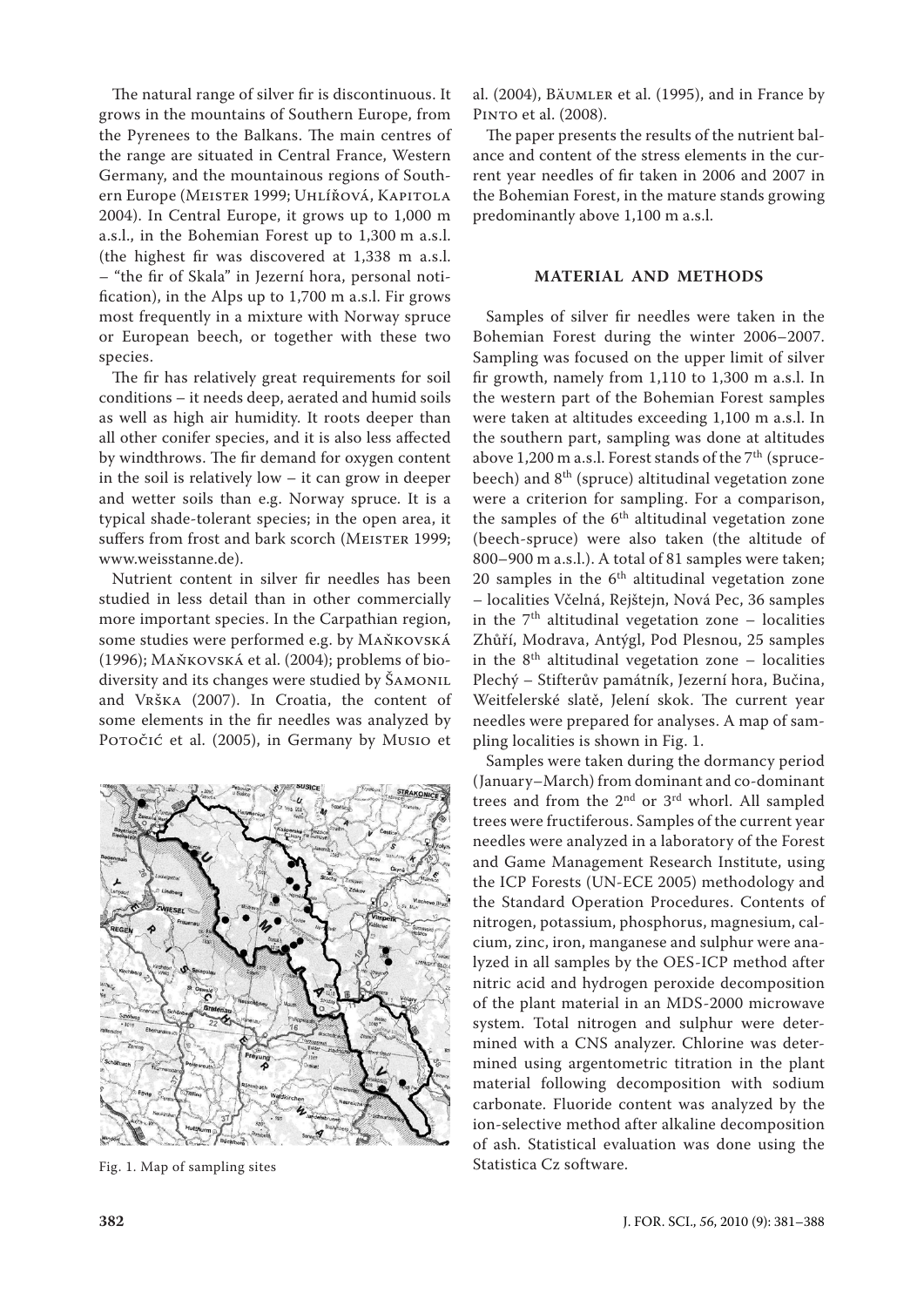### **results and discussion**

The basic results of the chemical analyses are presented in Table 1. The median is used as a more robust parameter than the arithmetic mean.

The element content in the needles was formerly analyzed and evaluated e.g. by Maňkovská et al. (2004) or Bäumler et al. (1995). Our results from the Bohemian Forest are comparable with their results and conclusions.

Nitrogen content ranges from 9.5 to 21.5  $g \cdot kg^{-1}$ , the median is 13.5  $g \cdot kg^{-1}$ . The above-mentioned publications reported a mean value from 11.0 to 12.5  $g \cdot kg^{-1}$  for the localities in Germany, Poland, and Slovakia. It should be noted that the cited publications used the arithmetic mean, not the median. The mean nitrogen content in our samples was even higher – 13.9 g·kg<sup>-1</sup>.

For conifers, the deficiency limit of 13  $g$ ·kg<sup>-1</sup> is generally used. About one quarter of the analyzed samples fall below this level (lower quartile 12.6  $g \cdot kg^{-1}$ ).

Phosphorus content in the samples ranges from 997 to 4,099 mg·kg<sup>-1</sup>, the arithmetic mean is 2,078 mg·kg<sup>-1</sup> and the median 1,952 mg·kg<sup>-1</sup>. The average values in Germany, Poland, and Slovakia were significantly lower – around  $1,400$  mg·kg<sup>-1</sup>.

Magnesium content in the samples from the Bohemian Forest ranges from 493 to 3,554 mg·kg<sup>-1</sup>, the arithmetic mean is  $1,971$  mg·kg<sup>-1</sup>, the median is 1,953 mg·kg<sup>-1</sup>. In the locality in Germany (Bavarian Alps), the average value of 2,400 mg·kg–1 was measured. In Poland and Slovakia, the average content of magnesium in the fir needles was around  $1,500$  mg·kg<sup>-1</sup>. The problem of magnesium in forest ecosystems was studied e.g. by HÜTTL (1986) and Hürrl and SCHAAF (1997). Their determined threshold for magnesium deficiency was 700–800 mg·kg–1. Magnesium content below 800 mg·kg<sup>-1</sup> was determined only in three of the analyzed samples. In this respect, the nutrition of the youngest needles is satisfactory. The measured mean value is higher compared to the data presented in Maňkovská et al. (2004).

Calcium content in the needles is more stable; its content increases with the age of needles. In the current year needles, the discovered values range from 810 to 10,935 mg·kg<sup>-1</sup>. The median is 5,115 mg·kg<sup>-1</sup>, the mean is 5,432 mg·kg<sup>-1</sup>. In the study by BÄUMLER et al. (1995), the mean  $10,\!900$   $\mathrm{mg}\!\cdot\!\mathrm{kg}^{-1}$  in the current year needles of fir was found; in the samples from Slovakia and Poland, the values ranged from 10,400 to 15,500 mg·kg<sup>-1</sup>.

The regulation of water regime is one of the most important functions of potassium, and this is also important in the resistance of individual tree species to different stresses (e.g. resistance to frost). Its content in the analyzed samples from the Bohemian Forest ranges from 3,352 to 11,067 mg·kg<sup>-1</sup>. The arithmetic mean is  $6,198$  mg·kg<sup>-1</sup>, the median is 5,862 mg·kg<sup>-1</sup>. Hürrl (1986) reported a deficiency limit value of 4,000–4,500 mg·kg<sup>-1</sup>. A portion of the samples had a lower potassium content compared to this value. In other sources, the mean potassium content varies from 6,453 (Slovakia) to 8,112 (Poland) mg·kg–1 (Maňkovská et al. 2004). In Germany, the mean value in the tested samples was 7,700 mg·kg–1 (Bäumler et al. 1995; Musio et al. 2004).

|                                     | Valid N | Mean      | Median    |           | Minimum Maximum | Lower<br>quartile | Upper<br>quartile | Range     | SD        |
|-------------------------------------|---------|-----------|-----------|-----------|-----------------|-------------------|-------------------|-----------|-----------|
| $Ca$ (mg $\cdot$ kg <sup>-1</sup> ) | 81      | 5,431.569 | 5,115.211 | 810.824   | 10,935.19       | 3,837.053         | 6,861.417         | 5,122,780 | 2.263.356 |
| Fe $(mg \cdot kg^{-1})$             | 81      | 53.925    | 50.561    | 31.805    | 157.00          | 43.751            | 56.826            | 369       | 19.209    |
| $K$ (mg $\cdot$ kg <sup>-1</sup> )  | 81      | 6,197.953 | 5,862.083 | 3,352.310 | 11,066.98       | 4,827.199         | 7,345.797         | 2,605,996 | 1,614.310 |
| $Mg$ (mg $\cdot$ kg <sup>-1</sup> ) | 81      | 1,971.348 | 1,953.478 | 493.425   | 3,554.40        | 1,537.206         | 2.445.327         | 404,383   | 635.911   |
| $Mn$ (mg $\cdot$ kg <sup>-1</sup> ) | 81      | 624.807   | 503.981   | 145.070   | 2.198.78        | 354.223           | 732.385           | 193,874   | 440.312   |
| $P(mg \cdot kg^{-1})$               | 81      | 2,077.645 | 1,952.093 | 997.176   | 4,098.89        | 1,536.828         | 2,398.292         | 476,576   | 690.345   |
| $\text{Zn (mg·kg-1)}$               | 81      | 41.027    | 39.503    | 12.037    | 72.52           | 33.288            | 50.179            | 153       | 12.375    |
| N(%)                                | 81      | 1.389     | 1.353     | 0.945     | 2.15            | 1.259             | 1.512             | $\Omega$  | 0.188     |
| S $(mg \cdot kg^{-1})$              | 81      | 1,347.654 | 1,323.950 | 1,050,000 | 1,795.00        | 1,196.630         | 1,445.920         | 38,522    | 196.269   |
| $Cl$ (mg $\cdot$ kg <sup>-1</sup> ) | 69      | 373.853   | 352.877   | 146.520   | 759.03          | 275.237           | 451.387           | 20,020    | 141.494   |
| $F$ (mg·kg <sup>-1</sup> )          | 69      | 1.736     | 1.649     | 0.100     | 6.35            | 1.462             | 1.847             |           | 0.857     |

Table 1. Results of basic data analysis

SD – Standard deviation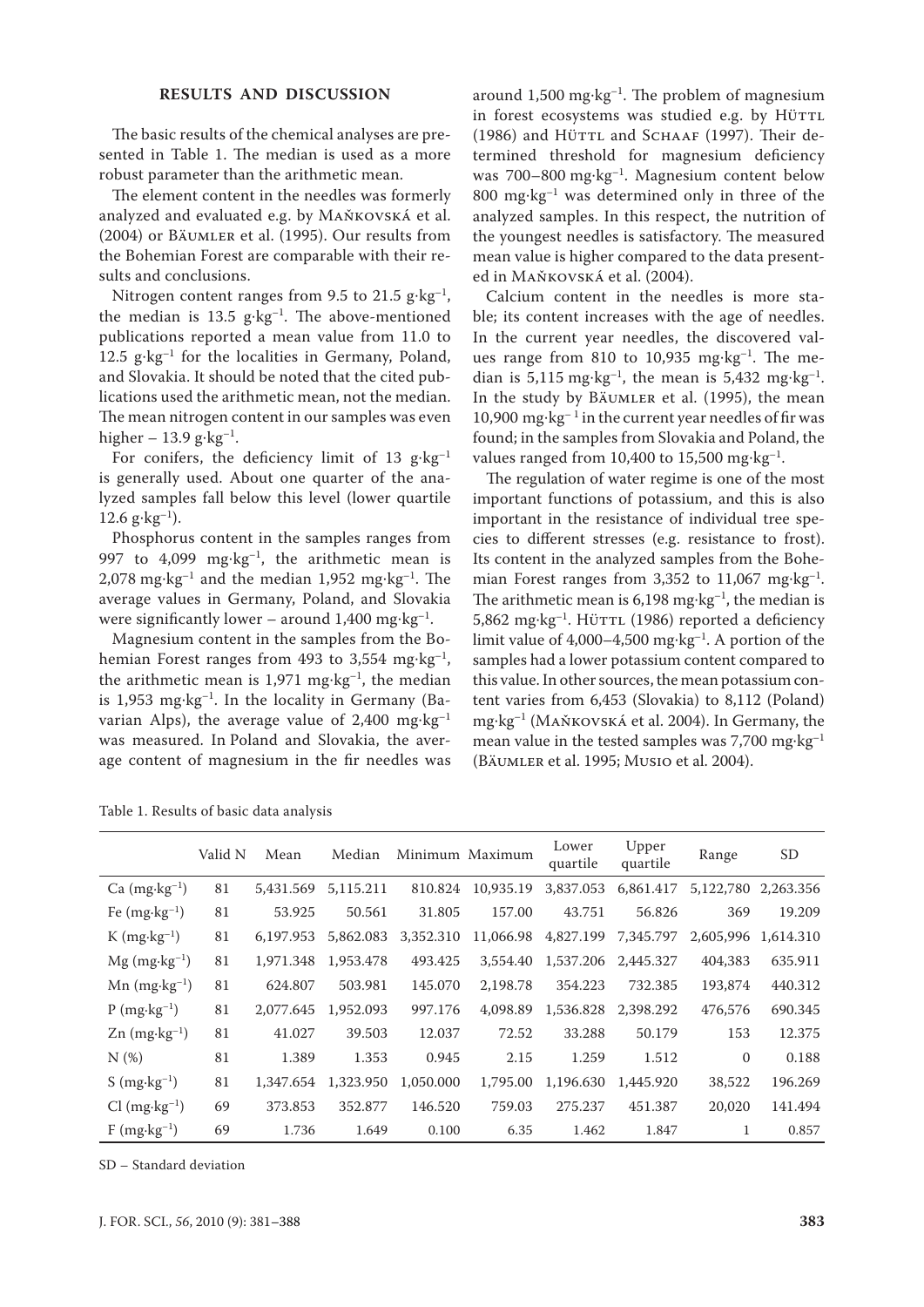As an important trace element, the zinc content was analyzed. It ranged from 12 to 73 mg·kg<sup>-1</sup>, with the mean value 41 mg·kg<sup>-1</sup> and the median  $39.5 \text{ mg} \cdot \text{kg}^{-1}$ . Zinc plays an important role in the formation of chlorophyll and it takes part in many metabolic processes. Its content generally correlates with that of magnesium. The zinc content was also analyzed in the papers by Bäumler et al. (1995) and Maňkovská et al. (2004). The mean value measured in the sampled locality in Germany was 63 mg·kg–1; for the localities in Poland and Slovakia it was 30 and 39 mg·kg<sup>-1</sup>, respectively. The average value measured in the Bohemian Forest was comparable with the localities in Poland and Slovakia.

The sulphur values range from 1,050 to 1,795 mg·kg<sup>-1</sup>. The mean is 1,348 mg·kg<sup>-1</sup>, the median 1,324 mg·kg–1. In the study by Maňkovská et al. (2004) the average sulphur concentrations determined in silver fir needles presented were roughly  $1,350$  mg.kg<sup>-1</sup>, i.e. comparable with those presented here. Bäumler et al. (1995) reported the higher mean value – 1,600 mg·kg<sup>-1</sup>.

The iron content ranges from 32 to  $157 \text{ mg} \cdot \text{kg}^{-1}$ . The mean value is 53.3 mg·kg<sup>-1</sup>; the median is  $50 \text{ mg}$ . $\text{kg}^{-1}$ . In the samples from Poland, the value  $92 \,\mathrm{mg}$ .kg<sup>-1</sup> was found; in the samples from Slovakia, it was 215 mg·kg–1 (Maňkovská et al. 2004). In the samples from Germany, the mean was  $71 \text{ mg} \cdot \text{kg}^{-1}$ (Bäumler et al. 1995).



Fig. 2. Box plots of nutrient contents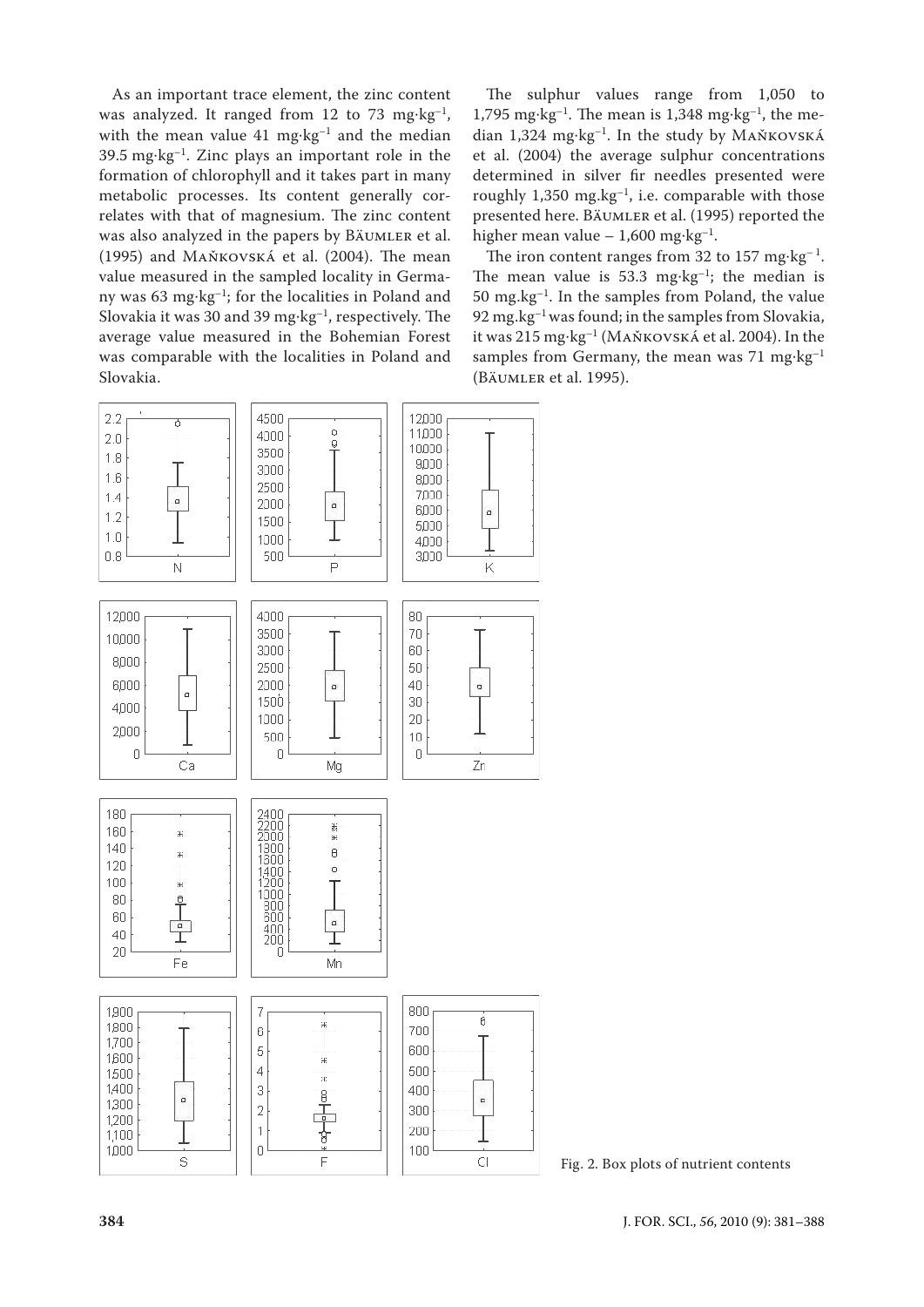

Fig. 3. Categorized histograms – nitrogen (%), magnesium (mg·kg<sup>-1</sup>) and calcium (mg·kg<sup>-1</sup>)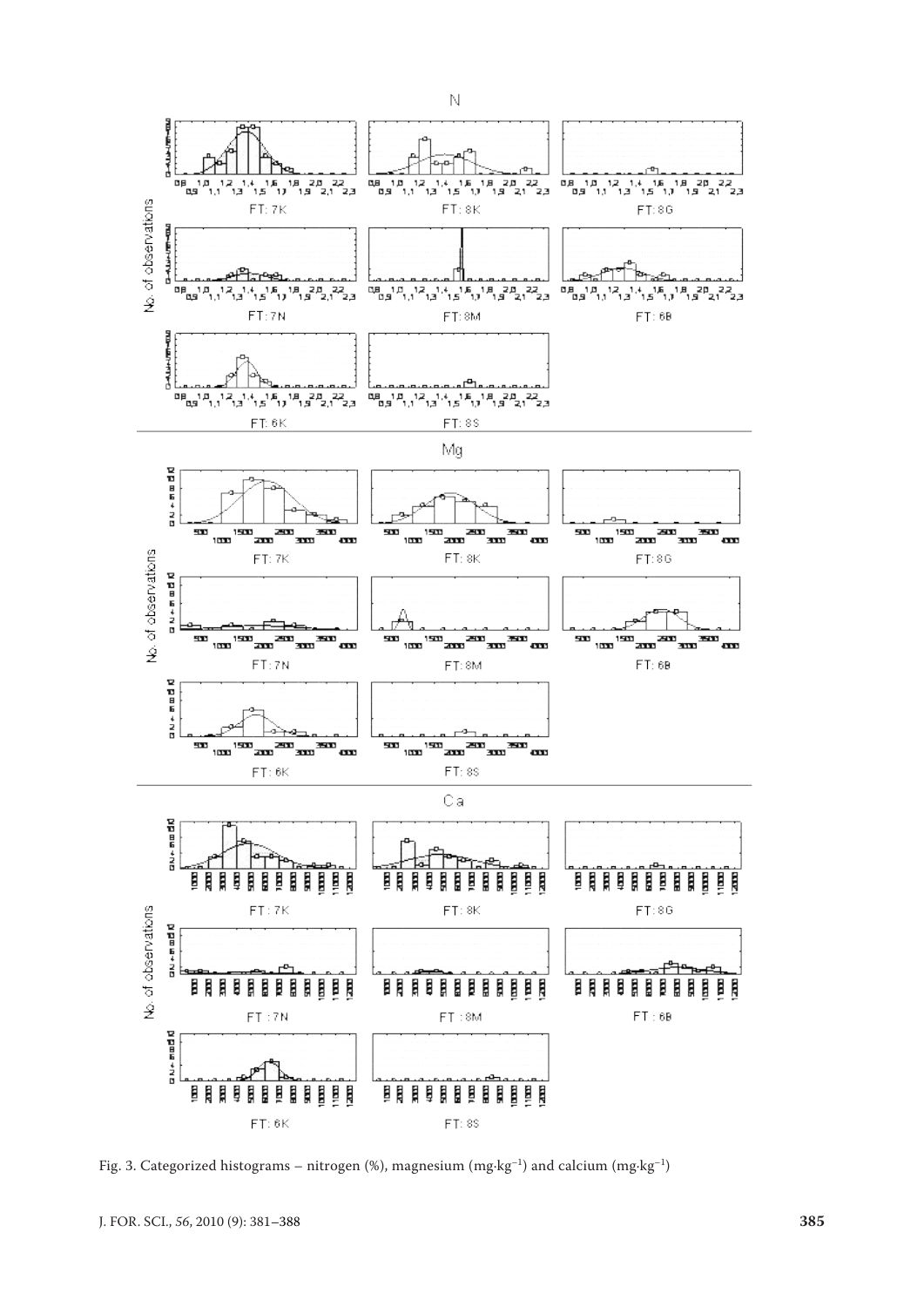Manganese content was  $145-1,246$  mg.kg<sup>-1</sup>; the arithmetic mean was 507, the median  $458 \text{ mg} \cdot \text{kg}^{-1}$ . BÄUMLER et al. (1995) reported the value 531 mg·kg<sup>-1</sup> in the current year needles, Maňkovská et al. (2004) presented the mean of 1,623 mg·kg<sup>-1</sup> for the samples from the localities in Poland, and the mean of 1,174 mg·kg–1 for the samples taken in Slovakia. The values discovered in the Bohemian Forest are significantly lower, compared to those mentioned above.

In a number of the samples (55 of 67), the content of other stress elements was also analyzed – i.e. fluorine and chlorine. The content of fluorine ranged from 0.1 to 6.4 mg·kg<sup>-1</sup>, with the average 1.75 mg·kg<sup>-1</sup> and median 1.63 mg·kg<sup>-1</sup>.

The chlorine content ranged from  $147 \text{ mg} \cdot \text{kg}^{-1}$  to 759 mg·kg–1, with the average 374 mg·kg–1 and median 353 mg·kg<sup>-1</sup>.

The basic nutrient contents are represented graphically in Fig. 2.

The relationship between the element content and the altitude was tested; results are presented in Table 2. Within the data set evaluated, sulphur content in silver fir needles increases significantly and calcium content decreases significantly with altitude. Along with a moderate decrease in magne-



Fig. 4. Categorized histograms – sulphur and chlorine (mg·kg–1)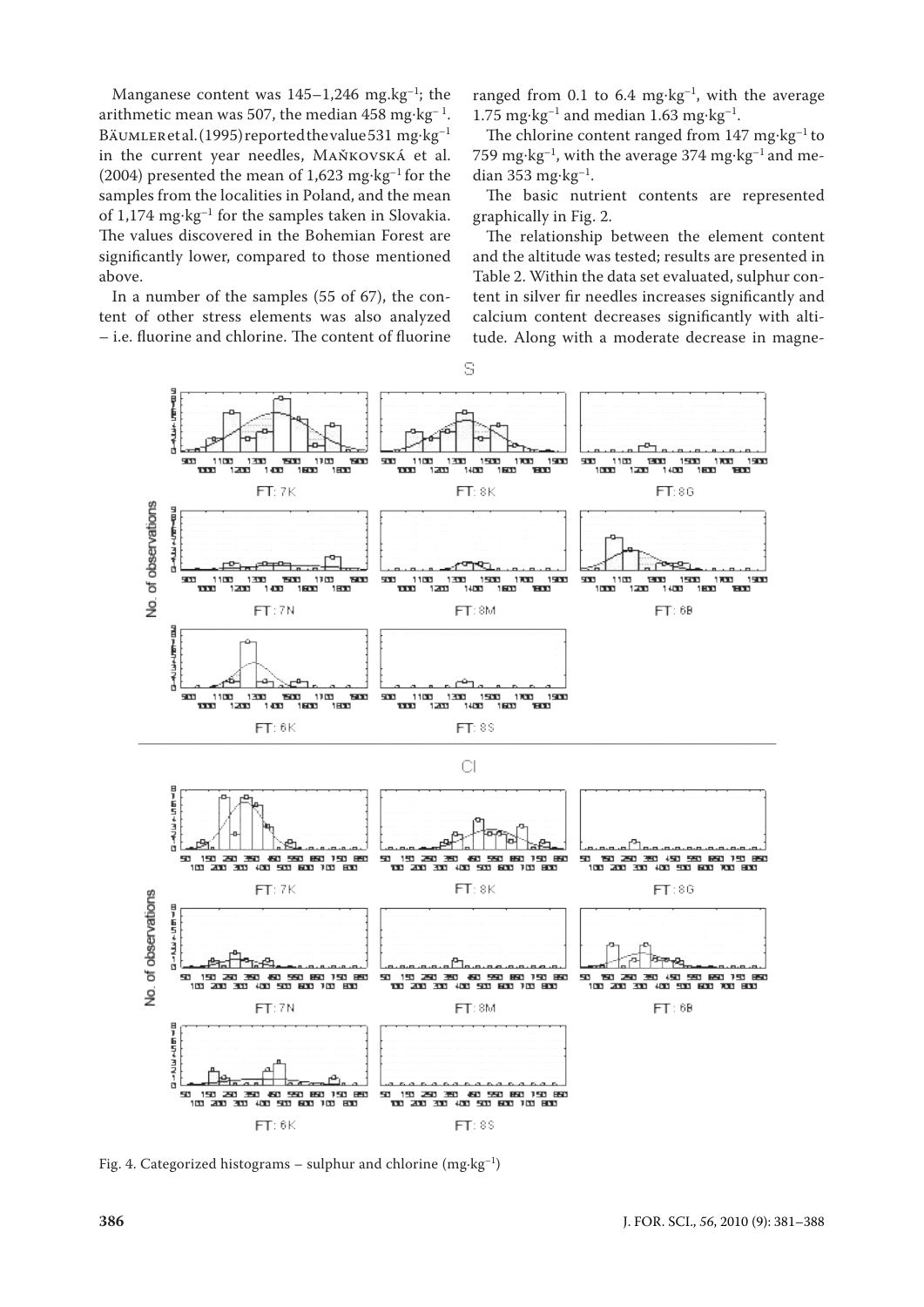Table 2. Correlations between the altitude and nutrient content (marked correlations are significant at a level  $P < 0.05$ ) ( $N = 69$ )

|    | Altitude  |
|----|-----------|
| Ca | $-0.4755$ |
| Fe | $-0.0981$ |
| K  | 0.3441    |
| Mg | $-0.1687$ |
| Mn | $-0.5882$ |
| P  | 0.1501    |
| Zn | $-0.0560$ |
| N  | 0.2049    |
| S  | 0.3648    |
| Cl | 0.0484    |
| F  | $-0.0058$ |

sium content and an insignificant increase in nitrogen content, this may be due to higher acidification of soils at higher altitudes. However, the significant increase in potassium content with altitude does not support this hypothesis. It is possible that the grass layer could be a source of higher potassium content. In less dense forest stands of higher altitudes, the grass litter is richer in potassium (comparably similar trends see e.g. PODRÁZSKÝ 2007).

The fact that the samples were taken approximately at two levels of altitude must be considered. One, a smaller group, was taken at an altitude of about 800–900 m a.s.l.; the other was taken between 1,100 and 1,300 m a.s.l.

Element contents in needles were also evaluated by means of categorized histograms. The forest type group (FTG) was a criterion. Most samples were taken in the forest type groups 7K (acid soils in the  $7<sup>th</sup>$  altitudinal vegetation zone) and 8K (acid soils in the  $8<sup>th</sup>$  altitudinal vegetation zone). Fig. 3 and Fig. 4 show histograms for selected elements. In the higher altitudinal zone of silver fir occurrence in the Bohemian Forest, i.e. at the altitude above 1,000 (1,100) m a.s.l., no significant differences in the content of the evaluated elements were recorded in connection with the forest type group – FTG. Chloride content, higher in FTG 8K than in other FTGs, is the only exception.

When comparing all the samples, the histograms show differences in the content of sulphur between the 6<sup>th</sup> altitudinal vegetation zone on the one hand and the 7<sup>th</sup> and 8<sup>th</sup> altitudinal vegetation zone on the other. Even the Bohemian Forest, although generally considered less afflicted by air pollution, has been exposed to emissions to a certain extent; this, in spite of the fact that this load is currently in the form of deposits and not in the form of a high concentration load of harmful gases in the ambient air.

This correlation trend with respect to the forest type groups (FTG) was not recorded for other elements.

#### **conclusions**

Silver fir, growing in the Bohemian Forest at higher elevations  $(1,110-1,300 \text{ m a.s.}!)$ , shows a good nutrient supply. In spite of this, individual trees or localities can be identified in which a lower content of certain elements, mainly magnesium, under the deficiency limit has been recorded. In general, the situation based on the current year needle analysis is good.

Compared to other studies, results differ mainly in higher phosphorus content, and lower calcium and manganese contents. Nitrogen content is slightly higher. For other elements (magnesium, potassium, sulphur), the values are comparable with those from Poland and Slovakia. In the locality sampled in Germany, a higher content of magnesium (aside from the above mentioned) was also discovered. The comparison of sulphur content has to be considered carefully since, compared to the study by Bäumler et al. (1995), the air pollution situation has changed, and thus the sulphur content cannot be compared equally.

When evaluating the correlation of the element content with the altitude, the positive correlation for sulphur and potassium was significant, in addition to the negative correlation for calcium and manganese.

Comparing differences in individual forest type groups (FTG), in which the tested fir trees grow, differences in nutrient contents were discovered especially in FTG 6B. In this rich, spruce-beech forest site type in the  $6<sup>th</sup>$  altitudinal vegetation zone, higher contents of magnesium, calcium, and zinc in needles were determined. The decline or dieback of fir in this region, when recorded, must be considered individually, keeping in mind other stress factors (biotic agents, meteorological conditions).

#### **R e f e r e n c e s**

BÄUMLER R., GOERTTLER T., ZECH W. (1995): Nährelement- und Schwermetallgehalte in den Nadeln von Fichten und Tannen eines Bergmimschwaldes auf Flysch (Tegernseer Alpen). Forstwiesenschaftliches Centralblatt, *114*: 30–39.